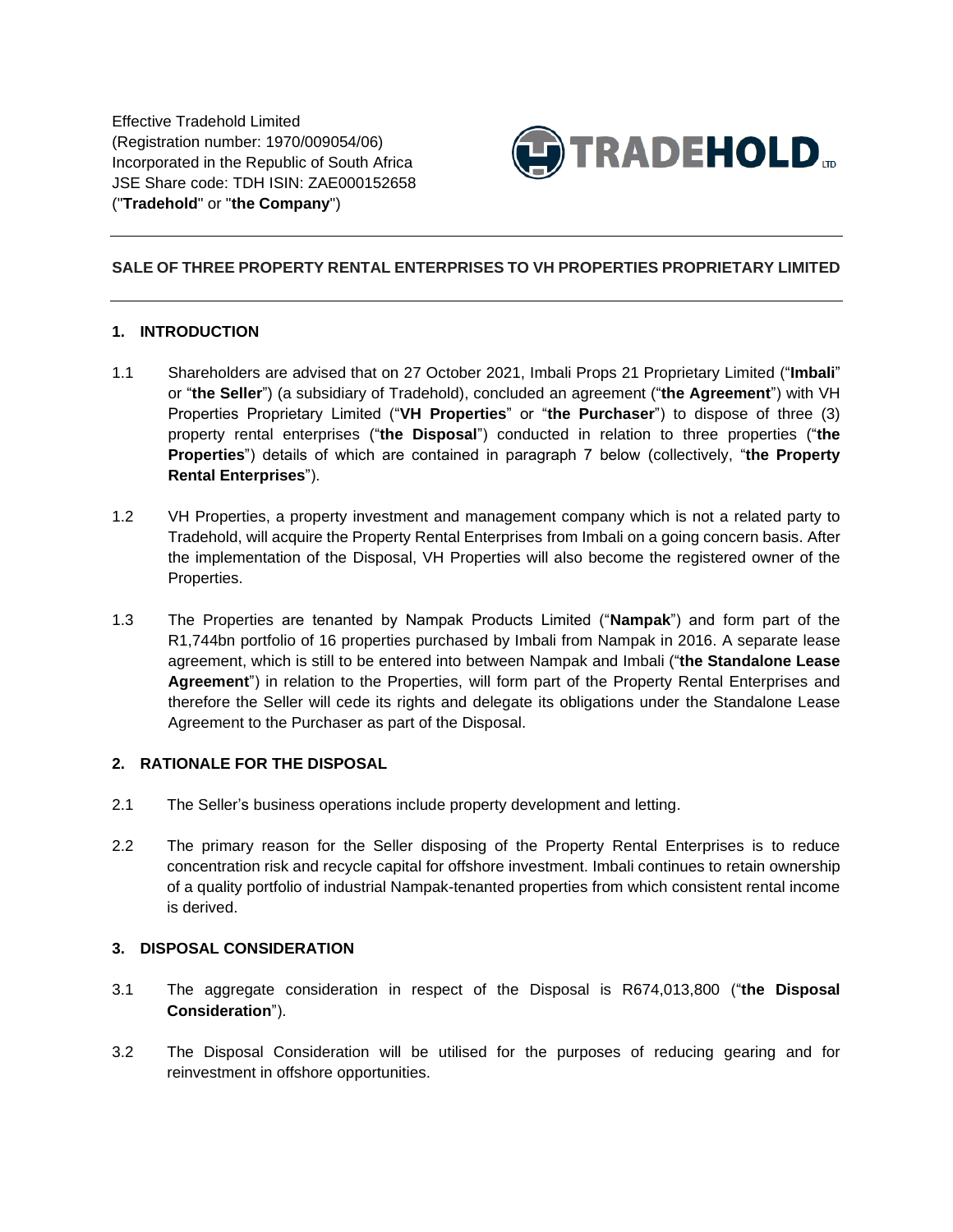3.3 The Disposal Consideration shall be payable, in cash, upon the transfer of the Property Rental Enterprises and the Properties into the name of VH Properties.

# **4. CONDITIONS PRECEDENT**

- 4.1 The Disposal is subject to the conclusion of the following conditions precedent:
	- within seven (7) days of the date of signature of the Agreement ("Signature Date"), the Seller delivers the draft Standalone Lease Agreement to the Purchaser;
	- within thirty (30) days of Signature Date, the Purchaser notifies the Seller, in writing, that VH Properties is satisfied with the results of its due diligence investigation into the Property Rental Enterprises and the draft terms of the Standalone Lease Agreement (the "**Due Diligence Investigation**");
	- within thirty (30) days of the date of fulfilment of the condition precedent in relation to the satisfactory completion of Due Diligence Investigation, the Purchaser is to:
		- provided evidence, to the reasonable satisfaction of the Seller, that the Purchaser has secured bank funding for approximately 75% of the Disposal Consideration and that it has sufficient financial resources at its disposal to pay the remaining 25% of the Disposal Consideration ("**Confirmation of Funds**"); and
		- deliver to the Seller a copy of a resolution passed by the Purchaser's board of directors approving the terms of the Agreement ("**the Purchaser's Board Resolution**")
	- within fourteen (14) days of the date of fulfilment of the conditions precedent relating to the Confirmation of Funds and the delivery of the Purchaser's Board Resolution, the Seller is to notify the Purchaser, in writing that;
		- Nampak has waived its right of first refusal to purchase the Properties ("**the Waiver**"); and
		- Nedbank Limited ("**Nedbank**") has consented to the sale of the Property Rental Enterprises ("**the Nedbank Consent**").
	- within fourteen (14) days of the date of fulfilment of the conditions precedent relating to the Waiver and the Nedbank Consent,:
		- the Disposal is to be approved by the relevant competition authority in terms of the Competition Act (No. 89 of 1998), either unconditionally or conditionally upon terms and conditions both the Seller and the Purchaser confirm in writing to be acceptable to them; and
		- the Seller is to deliver a copy of the Standalone Lease Agreement, duly signed by the Seller and Nampak, to the Purchaser,

(collectively, "**the Conditions Precedent**").

# **5. EFFECTIVE DATE**

The effective date of the Disposal will be on registration of transfer of the Properties into the name of VH Properties.

### **6. WARRANTIES AND OTHER MATERIAL TERMS**

The Seller has provided the Purchaser with warranties and indemnities that are standard for a transaction of this nature.

### **7. THE PROPERTIES**

The details of the Properties are as follows: